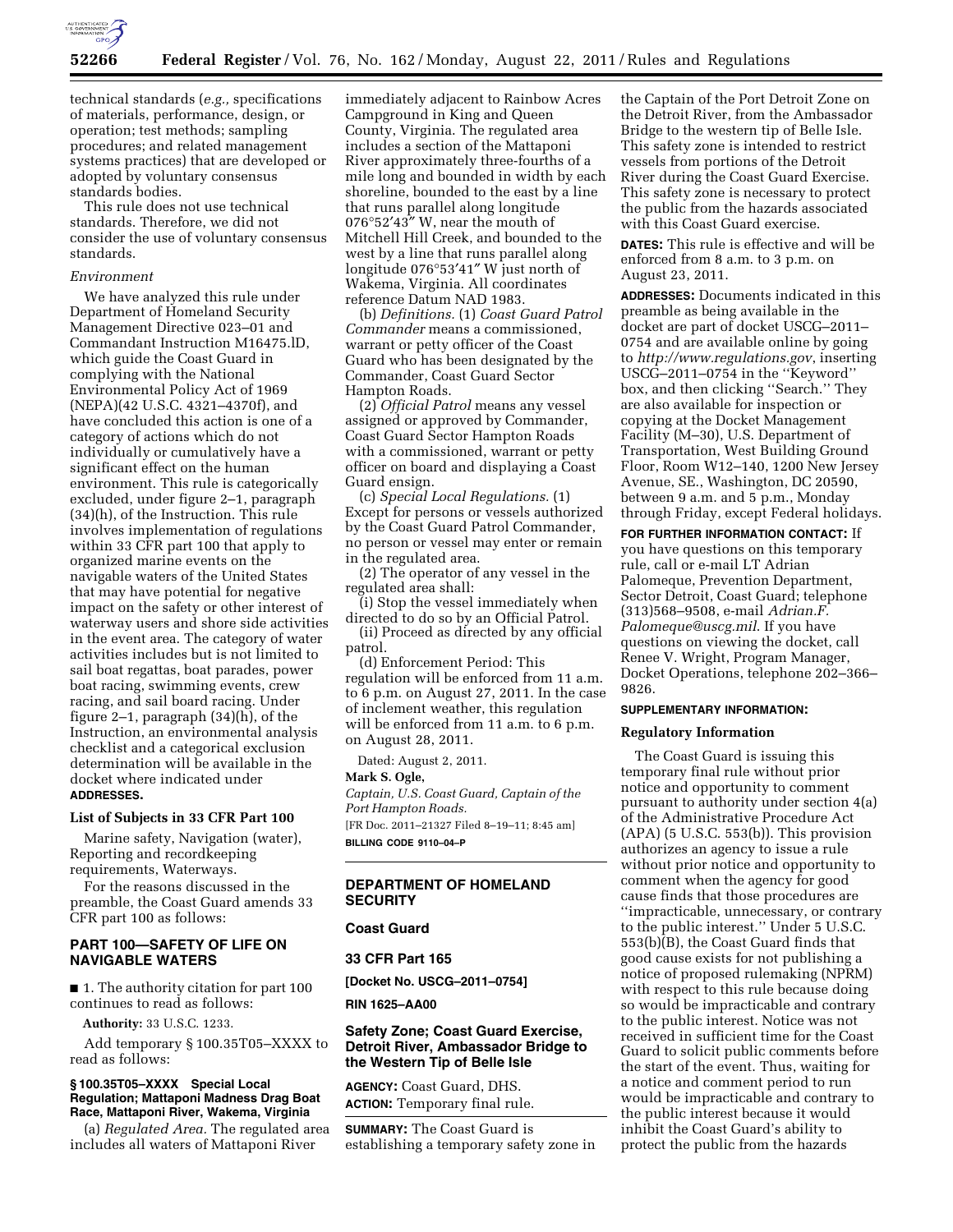associated with this Coast Guard exercise.

Under 5 U.S.C. 553(d)(3), the Coast Guard finds that good cause exists for making this rule effective less than 30 days after publication in the **Federal Register**. For the same reasons discussed in the preceding paragraph, waiting for the 30 day notice period to run rule would be impracticable and contrary to the public interest of ensuring the safety of spectators and vessels during this event and immediate action is necessary to prevent possible loss of life or property.

### **Background and Purpose**

On August 23, 2011, an exercise will be conducted by the Coast Guard along with local facilities and response organizations.

### **Discussion of Rule**

This safety zone is necessary to ensure the safety of the public from the hazards associated with the Coast Guard Exercise. The exercise will occur between 8 a.m. and 3 p.m. on August 23, 2011. This rule will be in effect and the safety zone will be enforced from 8 a.m. to 3 p.m. on August 23, 2011.

The safety zone will begin at Ambassador Bridge to the western tip of Belle Isle and encompass all U.S. waters of the Detroit River starting at position 42°18′45″ N, 083°04′28″ W; to position 42°19′59″ N, 083°00′18″ W. All geographic coordinates are North American Datum of 1983 [NAD 83].

All persons and vessels shall comply with the instructions of the Captain of the Port Detroit or his designated on scene representative. Entry into, transiting, or anchoring within the safety zone is prohibited unless authorized by the Captain of the Port Detroit or his designated on scene representative. The Captain of the Port Detroit or his designated on scene representative may be contacted via VHF Channel 21.

### **Regulatory Analyses**

We developed this rule after considering numerous statutes and executive orders related to rulemaking. Below we summarize our analyses based on 13 of these statutes or executive orders.

#### **Regulatory Planning and Review**

This rule is not a significant regulatory action under section 3(f) of Executive Order 12866, Regulatory Planning and Review, and does not require an assessment of potential costs and benefits under section 6(a)(3) of that Order. The Office of Management and

Budget has not reviewed it under that Order.

We expect the economic impact of this rule to be so minimal that a full Regulatory Evaluation under the regulatory policies and procedures of DHS is unnecessary. This determination is based on the short time that vessels will be restricted from the area of water impacted by the safety zone. Under certain conditions, moreover, vessels may still transit through the safety zone when permitted by the Captain of the Port. It is not ''significant'' under the regulatory policies and procedures of the Department of Homeland Security (DHS). We conclude that this rule is not a significant regulatory action because we anticipate that during the short time this zone will be in effect, it will have minimal impact on the economy, will not interfere with other agencies, will not adversely alter the budget of any grant or loan recipients, and will not raise any novel or legal policy issue.

#### **Small Entities**

Under the Regulatory Flexibility Act (5 U.S.C. 601–612), we have considered whether this rule would have a significant economic impact on a substantial number of small entities. The term ''small entities'' comprises small businesses, not-for-profit organizations that are independently owned and operated and are not dominant in their fields, and governmental jurisdictions with populations of less than 50,000.

The Coast Guard certifies under 5 U.S.C. 605(b) that this rule will not have a significant economic impact on a substantial number of small entities.

This rule will affect the following entities, some of which may be small entities: the owners and operators of vessels intending to transit or anchor in a portion of the Detroit River between Ambassador bridge and the western tip of Belle Isle, between 8 a.m. and 3 p.m. on August 23, 2011.

This safety zone will not have a significant economic impact on a substantial number of small entities for the following reasons: This rule will only be in effect and enforced for seven hours on one day. Vessels may also request permission from the Captain of the Port Detroit to transit through the safety zone. The Coast Guard will give notice to the public via a Broadcast Notice to Mariners that the regulation is in effect, allowing vessel owners and operators to plan accordingly.

#### **Assistance for Small Entities**

Under section 213(a) of the Small Business Regulatory Enforcement Fairness Act of 1996 (Pub. L. 104–121),

we offer to assist small entities in understanding the rule so that they can better evaluate its effects on them and participate in the rulemaking process.

Small businesses may send comments on the actions of Federal employees who enforce, or otherwise determine compliance with, Federal regulations to the Small Business and Agriculture Regulatory Enforcement Ombudsman and the Regional Small Business Regulatory Fairness Boards. The Ombudsman evaluates these actions annually and rates each agency's responsiveness to small business. If you wish to comment on actions by employees of the Coast Guard, call 1– 888–REG–FAIR (1–888–734–3247). The Coast Guard will not retaliate against small entities that question or complain about this rule or any policy or action of the Coast Guard.

## **Collection of Information**

This rule calls for no new collection of information under the Paperwork Reduction Act of 1995 (44 U.S.C. 3501– 3520).

### **Federalism**

A rule has implications for federalism under Executive Order 13132, Federalism, if it has a substantial direct effect on State or local governments and would either preempt State law or impose a substantial direct cost of compliance on them. We have analyzed this rule under that Order and have determined that it does not have implications for federalism.

### **Unfunded Mandates Reform Act**

The Unfunded Mandates Reform Act of 1995 (2 U.S.C. 1531–1538) requires Federal agencies to assess the effects of their discretionary regulatory actions. In particular, the Act addresses actions that may result in the expenditure by a State, local, or Tribal government, in the aggregate, or by the private sector of \$100,000,000 (adjusted for inflation) or more in any one year. Though this rule will not result in such expenditure, we do discuss the effects of this rule elsewhere in this preamble.

#### **Taking of Private Property**

This rule will not cause a taking of private property or otherwise have taking implications under Executive Order 12630, Governmental Actions and Interference with Constitutionally Protected Property Rights.

#### **Civil Justice Reform**

This rule meets applicable standards in sections 3(a) and 3(b)(2) of Executive Order 12988, Civil Justice Reform, to